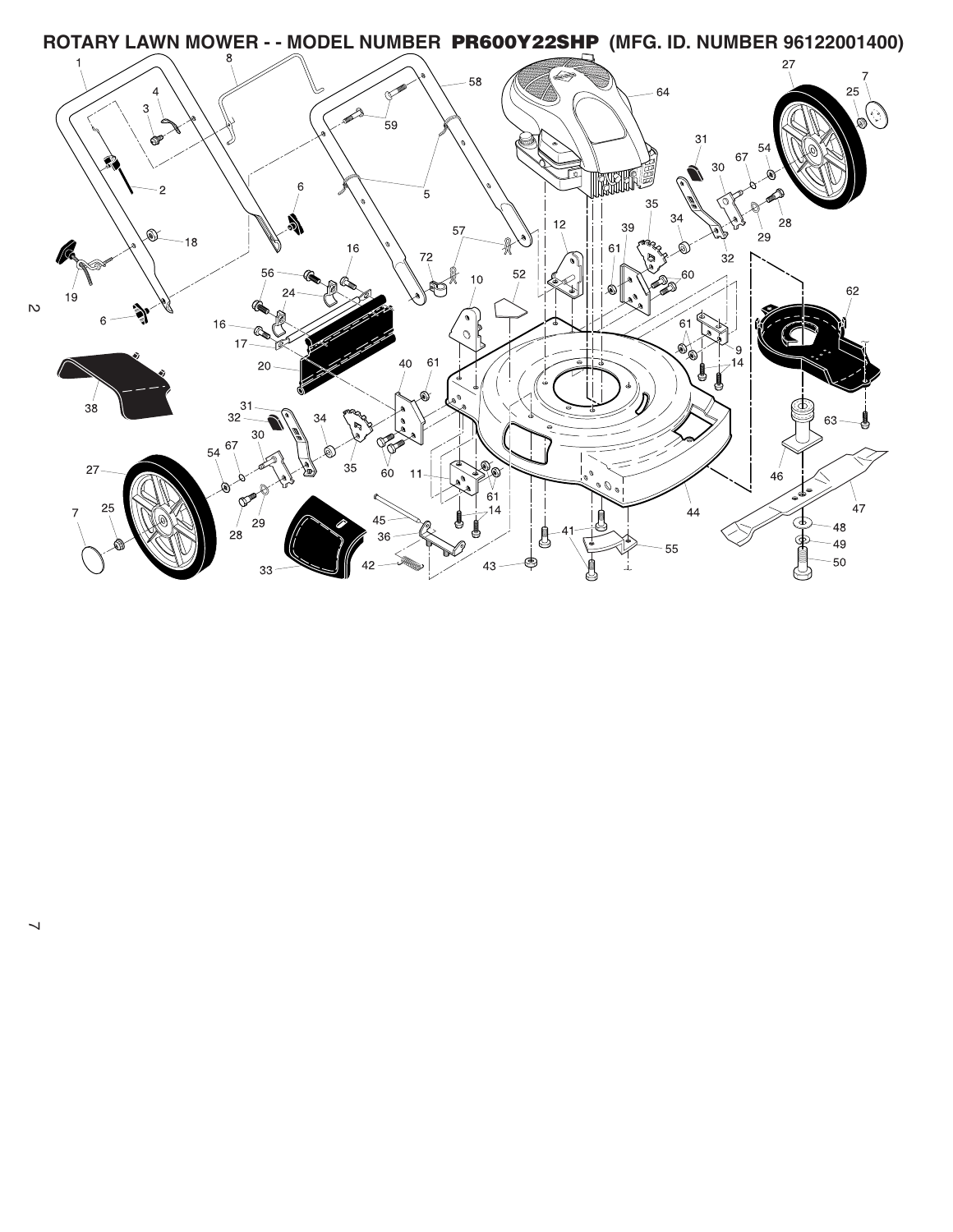If crankshaft is 7/8" use blade adapter #195963

## **ROTARY LAWN MOWER - - MODEL NUMBER PR600Y22SHP (MFG. ID. NUMBER 96122001400)**

| <b>KEY</b><br>NO. | <b>PART</b><br>NO. | <b>DESCRIPTION</b>          | <b>KEY</b><br>NO. | <b>PART</b><br>NO. | <b>DESCRIPTION</b>            | <b>KEY</b><br>NO. | <b>PART</b><br>NO. | <b>DESCRIPTION</b>         |
|-------------------|--------------------|-----------------------------|-------------------|--------------------|-------------------------------|-------------------|--------------------|----------------------------|
|                   | 194203X479         | <b>Upper Handle</b>         | 30                | 401180X004         | Axle Arm Assembly             | 54                | 88348              | Washer, Flat               |
| 2                 | 183567             | Engine Zone Control Cable   | 31                | 701037X421         | Knob, Selector                | 55                | 188839X004         | Mounting Bracket,          |
| 3                 | 750634             | Screw                       | 32                | 401621X004         | Spring, Selector              |                   |                    | Debris Shield              |
| 4                 | 850733X004         | Bracket, Upstop             | 33                | 151889             | <b>Mulcher Door</b>           | 56                | 750097             | Screw, Hex Washer Head     |
| 5                 | 66426              | Wire Tie                    | 34                | 401629             | Spacer                        |                   |                    | #10-24 x 1/2               |
| 6                 | 189713X428         | Handle Knob                 | 35                | 407501X005         | Bracket, Wheel Adjuster       | 57                | 51793              | <b>Hairpin Cotter</b>      |
|                   | 407794X421         | Hubcap                      | 36                | 154132             | Bracket, Housing              | 58                | 151590X479         | Lower Handle               |
| 8                 | 194199X421         | Control Bar                 | 38                | 176509             | Deflector, Discharge          | 59                | 191574             | Handle Bolt                |
| 9                 | 153282X479         | Support Bracket, Handle, LH | 39                | 193248X479         | Support Bracket, LH           | 60                | 74760612           | <b>Bolt</b>                |
| 10                | 170345X479         | Handle Bracket, RH          | 40                | 193247X479         | Support Bracket, RH           | 61                | 751592             | Locknut. Hex               |
| 11                | 153350X479         | Support Bracket, Handle, RH | 41                | 150406             | Screw, Hex Head, Threaded,    | 62                | 405843             | Debris Shield              |
| 12<br>ω           | 170346X479         | Handle Bracket, LH          |                   |                    | Rolled 3/8-16 x 1-1/8         | 63                | 192325             | <b>Screw</b>               |
| 14                | 149741             | Screw, Thread Cutting       | 42                | 152124             | Spring, Torsion               | 64                | $- - -$            | Engine, Briggs & Stratton, |
|                   |                    | $5/16 - 18 \times 3/4$      | 43                | 73800400           | Locknut, Hex                  |                   |                    | Model Number 122T02        |
| 16                | 54583              | Screw                       | 44                | 412210             | Kit, Lawn Mower Housing       |                   |                    |                            |
| 17                | 165175X479         | Support Rod                 |                   |                    | (Includes Key Number 46)      |                   |                    |                            |
| 18                | 132004             | Locknut, Keps               | 45                | 147286             | Rod, Hinge                    |                   |                    |                            |
| 19                | 194788             | Rope Guide                  | 46                | 189179             | <b>Blade Adapter / Pulley</b> |                   |                    |                            |
| 20                | 189008             | <b>Rear Skirt</b>           | 47                | 406713             | Blade, 22"                    | 67                | 197480             | O-Ring                     |
| 24                | 192301X004         | Clamp, Rear Skirt           | 48                | 851074             | Washer, Hardened              | 72                | 197991             | Clip, Cable                |
| 25                | 145212             | Locknut, Hex 3/18-16        | 49                | 850263             | Washer, Lock, Helical         |                   | 404764             | Warning Decal (not shown)  |
| 27                | 408852X421         | Wheel & Tire Assembly       | 50                | 851084             | Screw, Hex Head, Grade 8      | $ -$              | 193733             | Operator's Manual, English |
| 28                | 142748             | Shoulder Bolt               |                   |                    | $3/8 - 24 \times 1 - 3/8$     | $ -$              | 193736             | Operator's Manual, French  |
| 29                | 401630             | Washer, Curved, Cylindrical | 52                | 404763             | Decal, Danger                 | $ -$              | 412209             | Repair Parts Manual        |
|                   |                    |                             |                   |                    |                               |                   |                    |                            |